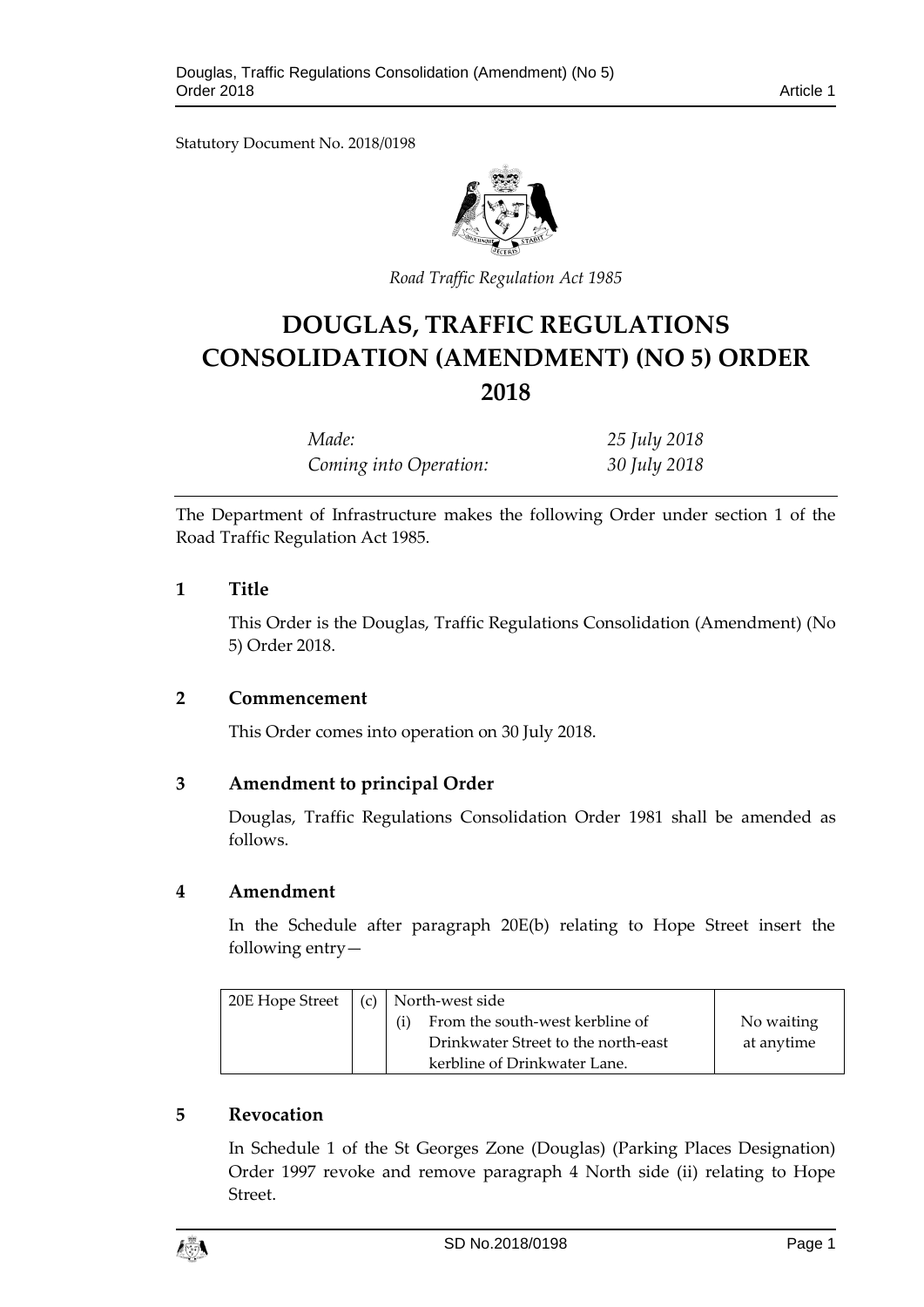Signed by authority of the Minister for Infrastructure

**MADE 25 JULY 2018**

## **TIM COWIN**

*Highway Services*